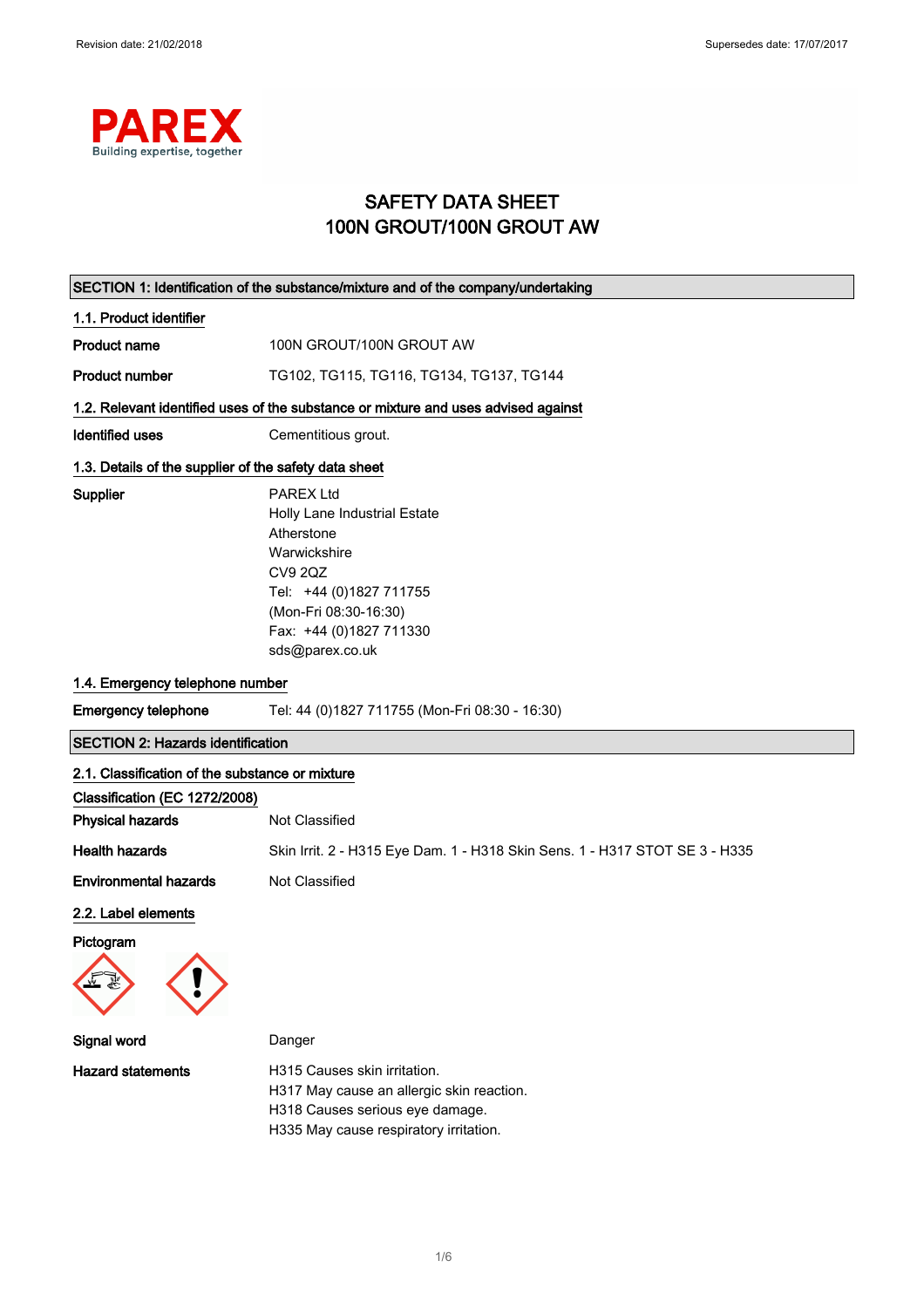| <b>Precautionary statements</b> | P280 Wear protective gloves/ protective clothing/ eye protection/ face protection.<br>P264 Wash contaminated skin thoroughly after handling.<br>P402+P404 Store in a dry place. Store in a closed container.<br>Use within six months of date of manufacture.<br>P501 Dispose of contents/ container in accordance with national regulations. |
|---------------------------------|-----------------------------------------------------------------------------------------------------------------------------------------------------------------------------------------------------------------------------------------------------------------------------------------------------------------------------------------------|
| <b>Contains</b>                 | PORTLAND CEMENT                                                                                                                                                                                                                                                                                                                               |

2.3. Other hazards

| <b>SECTION 3: Composition/information on ingredients</b> |  |
|----------------------------------------------------------|--|
| 3.2. Mixtures                                            |  |

| PORTLAND CEMENT                                                                                        |                                                      | 60-100%    |
|--------------------------------------------------------------------------------------------------------|------------------------------------------------------|------------|
| CAS number: 65997-15-1                                                                                 | EC number: 266-043-4                                 |            |
| Classification<br>Skin Irrit. 2 - H315<br>Eye Dam. 1 - H318<br>Skin Sens. 1 - H317<br>STOT SE 3 - H335 |                                                      |            |
| <b>SILICA SAND</b>                                                                                     |                                                      | $10 - 40%$ |
| CAS number: 14808-60-7                                                                                 | EC number: 238-878-4                                 |            |
| Classification<br>Acute Tox. 4 - H332                                                                  |                                                      |            |
| <b>SILICA FUME</b>                                                                                     |                                                      | $1 - 5%$   |
| CAS number: 69012-64-2                                                                                 | REACH registration number: 01-<br>2119486866-17-0000 |            |
| Classification<br>Not Classified                                                                       |                                                      |            |

The full text for all hazard statements is displayed in Section 16.

## SECTION 4: First aid measures

## 4.1. Description of first aid measures

| Inhalation                        | Move affected person to fresh air and keep warm and at rest in a position comfortable for<br>breathing. Get medical attention if any discomfort continues.                                                |
|-----------------------------------|-----------------------------------------------------------------------------------------------------------------------------------------------------------------------------------------------------------|
| Ingestion                         | Immediately rinse mouth and drink plenty of water. If person becomes uncomfortable or if<br>ingested in large amounts (50-100 ml for an adult person): Take to hospital along with these<br>instructions. |
| <b>Skin contact</b>               | Remove contaminated clothing immediately and wash skin with soap and water. Get medical<br>attention if symptoms are severe or persist after washing.                                                     |
| Eye contact                       | Immediately flush with plenty of water for up to 15 minutes. Remove any contact lenses and<br>open evelids widely. If irritation persists: Seek medical attention and bring along these<br>instructions.  |
| <b>Protection of first aiders</b> | First aid personnel should wear appropriate protective equipment during any rescue.                                                                                                                       |

### 4.2. Most important symptoms and effects, both acute and delayed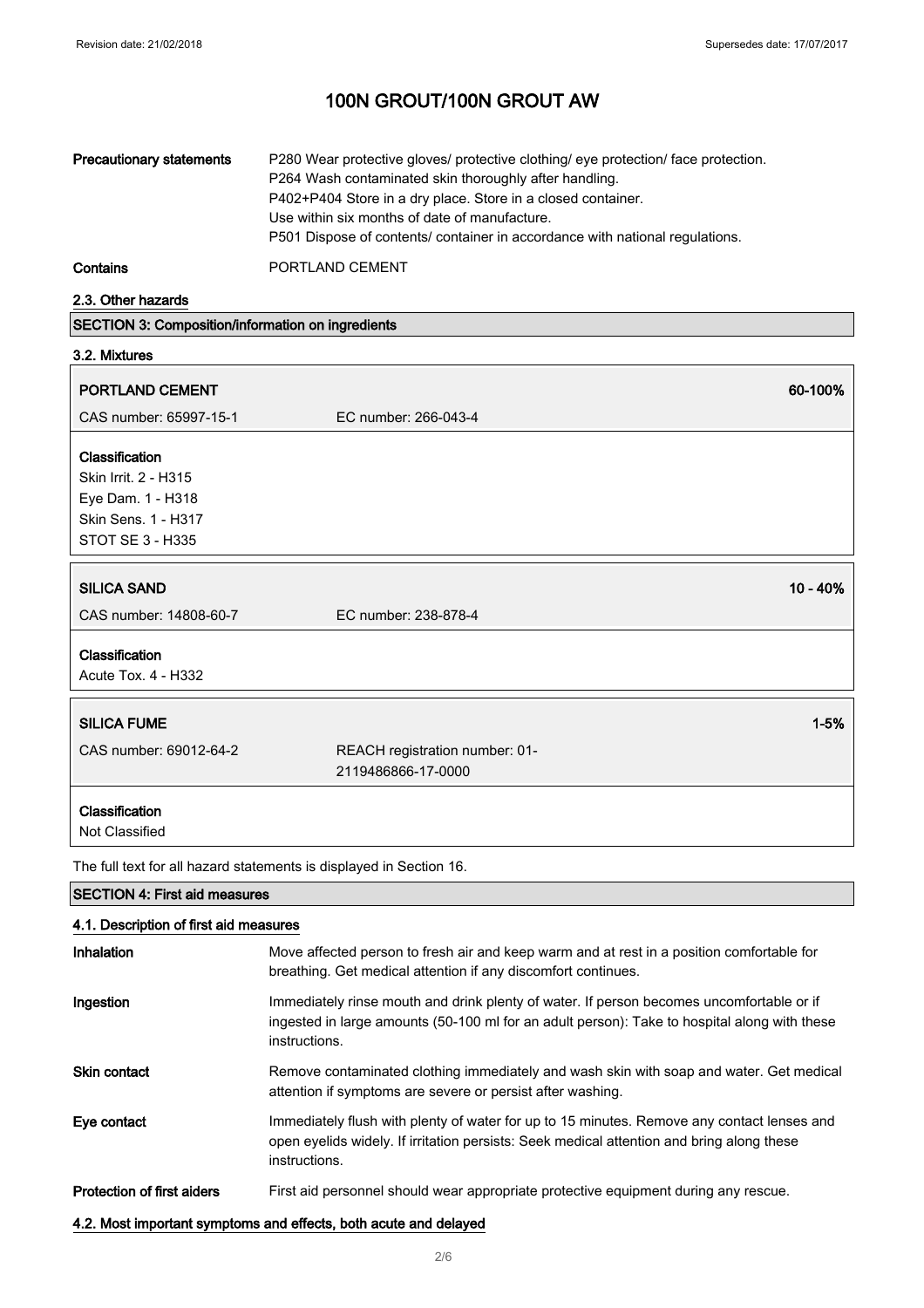| <b>General information</b>                                                                                                                         | See Section 11 for additional information on health hazards.                                                                                  |
|----------------------------------------------------------------------------------------------------------------------------------------------------|-----------------------------------------------------------------------------------------------------------------------------------------------|
|                                                                                                                                                    | 4.3. Indication of any immediate medical attention and special treatment needed                                                               |
| <b>SECTION 5: Firefighting measures</b>                                                                                                            |                                                                                                                                               |
| 5.1. Extinguishing media                                                                                                                           |                                                                                                                                               |
| Suitable extinguishing media                                                                                                                       | The product is not flammable. Use fire-extinguishing media suitable for the surrounding fire.                                                 |
| 5.2. Special hazards arising from the substance or mixture                                                                                         |                                                                                                                                               |
| 5.3. Advice for firefighters                                                                                                                       |                                                                                                                                               |
| Special protective equipment<br>for firefighters                                                                                                   | Use protective equipment appropriate for surrounding materials.                                                                               |
| <b>SECTION 6: Accidental release measures</b>                                                                                                      |                                                                                                                                               |
|                                                                                                                                                    | 6.1. Personal precautions, protective equipment and emergency procedures                                                                      |
| <b>Personal precautions</b>                                                                                                                        | Wear protective clothing as described in Section 8 of this safety data sheet.                                                                 |
| 6.2. Environmental precautions                                                                                                                     |                                                                                                                                               |
| <b>Environmental precautions</b>                                                                                                                   | Do not discharge into drains, water courses or onto the ground.                                                                               |
| 6.3. Methods and material for containment and cleaning up                                                                                          |                                                                                                                                               |
| Methods for cleaning up                                                                                                                            | Avoid generation and spreading of dust. Collect spillage for reclamation or disposal in sealed<br>containers via a licensed waste contractor. |
| 6.4. Reference to other sections                                                                                                                   |                                                                                                                                               |
| Reference to other sections                                                                                                                        | For waste disposal, see Section 13.                                                                                                           |
|                                                                                                                                                    |                                                                                                                                               |
| <b>SECTION 7: Handling and storage</b>                                                                                                             |                                                                                                                                               |
| 7.1. Precautions for safe handling                                                                                                                 |                                                                                                                                               |
| <b>Usage precautions</b>                                                                                                                           | Avoid contact with skin, eyes and clothing.                                                                                                   |
| Advice on general<br>occupational hygiene                                                                                                          | Do not eat, drink or smoke when using this product.                                                                                           |
|                                                                                                                                                    | 7.2. Conditions for safe storage, including any incompatibilities                                                                             |
| <b>Storage precautions</b>                                                                                                                         | Store in tightly-closed, original container in a dry, cool and well-ventilated place.                                                         |
| 7.3. Specific end use(s)                                                                                                                           |                                                                                                                                               |
| Specific end use(s)                                                                                                                                | The identified uses for this product are detailed in Section 1.2.                                                                             |
| <b>SECTION 8: Exposure Controls/personal protection</b>                                                                                            |                                                                                                                                               |
| 8.1. Control parameters                                                                                                                            |                                                                                                                                               |
| Occupational exposure limits                                                                                                                       |                                                                                                                                               |
| PORTLAND CEMENT                                                                                                                                    |                                                                                                                                               |
| Long-term exposure limit (8-hour TWA): WEL 4 mg/m <sup>3</sup><br>Long-term exposure limit (8-hour TWA): WEL 10 mg/m <sup>3</sup>                  | respirable dust<br>inhalable dust<br>Long-term exposure limit (8-hour TWA): WEL 10mg/m3 (inh) 4mg/m3 (resp) (Ireland)                         |
| <b>SILICA SAND</b>                                                                                                                                 |                                                                                                                                               |
| Long-term exposure limit (8-hour TWA): 0.1 mg/m <sup>3</sup><br>Short-term exposure limit (15-minute): 0.1 mg/m <sup>3</sup><br><b>SILICA FUME</b> | (Ireland)                                                                                                                                     |

Short-term exposure limit (15-minute): 0.1 mg/m<sup>3</sup> (Ireland)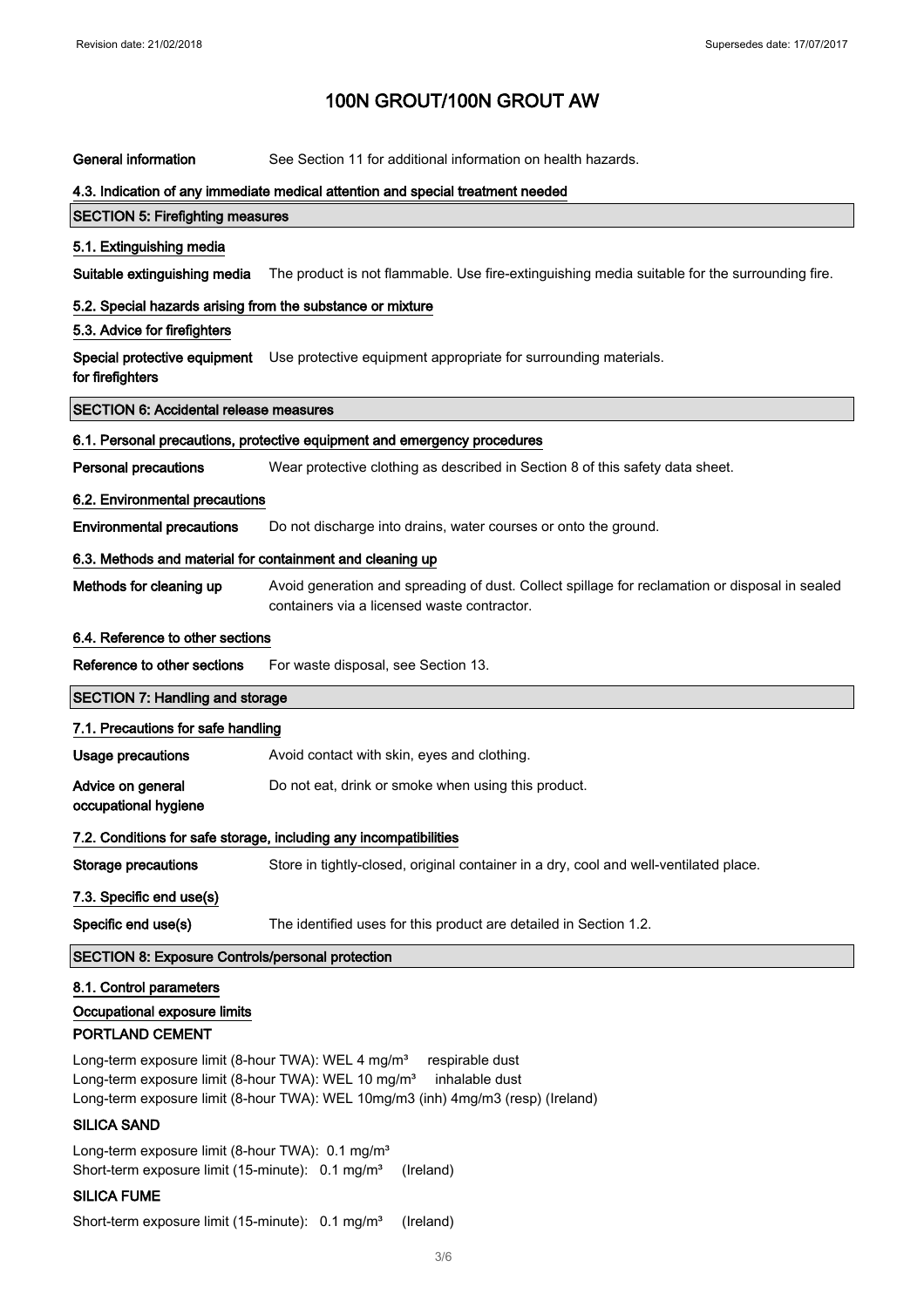### WEL = Workplace Exposure Limit

### 8.2. Exposure controls

### Protective equipment





| Eye/face protection<br>Personal protective equipment for eye and face protection should comply with European<br>Standard EN166.<br>Hand protection<br>Wear protective gloves.<br>Other skin and body<br>Wear appropriate clothing to prevent skin contamination. | As this product contains ingredients with exposure limits, process enclosures, local exhaust<br>ventilation or other engineering controls should be used to keep worker exposure below any |
|------------------------------------------------------------------------------------------------------------------------------------------------------------------------------------------------------------------------------------------------------------------|--------------------------------------------------------------------------------------------------------------------------------------------------------------------------------------------|
|                                                                                                                                                                                                                                                                  |                                                                                                                                                                                            |
|                                                                                                                                                                                                                                                                  |                                                                                                                                                                                            |
| protection                                                                                                                                                                                                                                                       |                                                                                                                                                                                            |
| Wash at the end of each work shift and before eating, smoking and using the toilet.<br>Hygiene measures                                                                                                                                                          |                                                                                                                                                                                            |
| <b>Respiratory protection</b><br>If ventilation is inadequate, suitable respiratory protection must be worn.                                                                                                                                                     |                                                                                                                                                                                            |

# SECTION 9: Physical and Chemical Properties

### 9.1. Information on basic physical and chemical properties

| Appearance                                   | Powder.                                                             |
|----------------------------------------------|---------------------------------------------------------------------|
| Colour                                       | Grey.                                                               |
| Odour                                        | Odourless.                                                          |
| pH                                           | Approximately 12 - 13 in aqueous solution.                          |
| <b>Melting point</b>                         | Not applicable.                                                     |
| Initial boiling point and range              | Not applicable.                                                     |
| Flash point                                  | Not applicable.                                                     |
| <b>Evaporation rate</b>                      | Not applicable.                                                     |
| Flammability (solid, gas)                    | Not applicable.                                                     |
| Vapour pressure                              | Not applicable.                                                     |
| <b>Relative density</b>                      | >1                                                                  |
| 9.2. Other information                       |                                                                     |
| SECTION 10: Stability and reactivity         |                                                                     |
| 10.1. Reactivity                             |                                                                     |
| 10.2. Chemical stability                     |                                                                     |
| <b>Stability</b>                             | Stable at normal ambient temperatures and when used as recommended. |
| 10.3. Possibility of hazardous reactions     |                                                                     |
| 10.4. Conditions to avoid                    |                                                                     |
| 10.5. Incompatible materials                 |                                                                     |
| 10.6. Hazardous decomposition products       |                                                                     |
| <b>SECTION 11: Toxicological information</b> |                                                                     |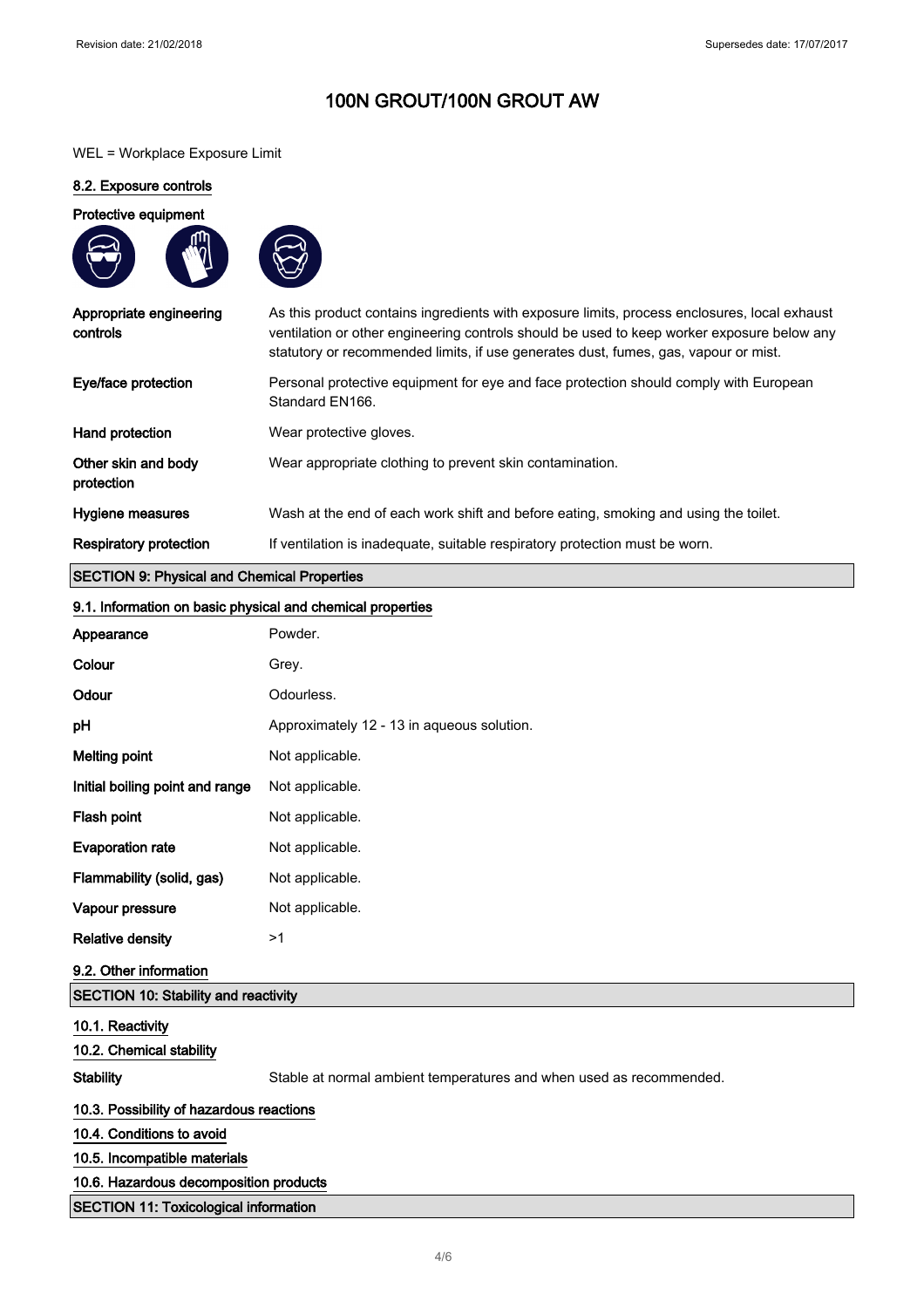# 11.1. Information on toxicological effects Acute toxicity - inhalation ATE inhalation (dusts/mists mg/l) 6.67675599 Skin corrosion/irritation Human skin model test **Irritating**. Serious eye damage/irritation Serious eye damage/irritation Corrosivity to eyes is assumed. Skin sensitisation Skin sensitisation Sensitising. Specific target organ toxicity - single exposure Target organs **Respiratory system, lungs** Aspiration hazard Aspiration hazard May be harmful if swallowed and enters airways. Inhalation Irritating to respiratory system. Skin contact May cause an allergic skin reaction. Eye contact Causes serious eye damage. Toxicological information on ingredients. SILICA SAND Acute toxicity - inhalation ATE inhalation (dusts/mists mg/l) 1.5 SECTION 12: Ecological Information 12.1. Toxicity 12.2. Persistence and degradability 12.3. Bioaccumulative potential 12.4. Mobility in soil Mobility The product is insoluble in water. 12.5. Results of PBT and vPvB assessment 12.6. Other adverse effects SECTION 13: Disposal considerations 13.1. Waste treatment methods General information Dispose of waste product or used containers in accordance with local regulations SECTION 14: Transport information General Mot classified as hazardous for transport. 14.1. UN number 14.2. UN proper shipping name